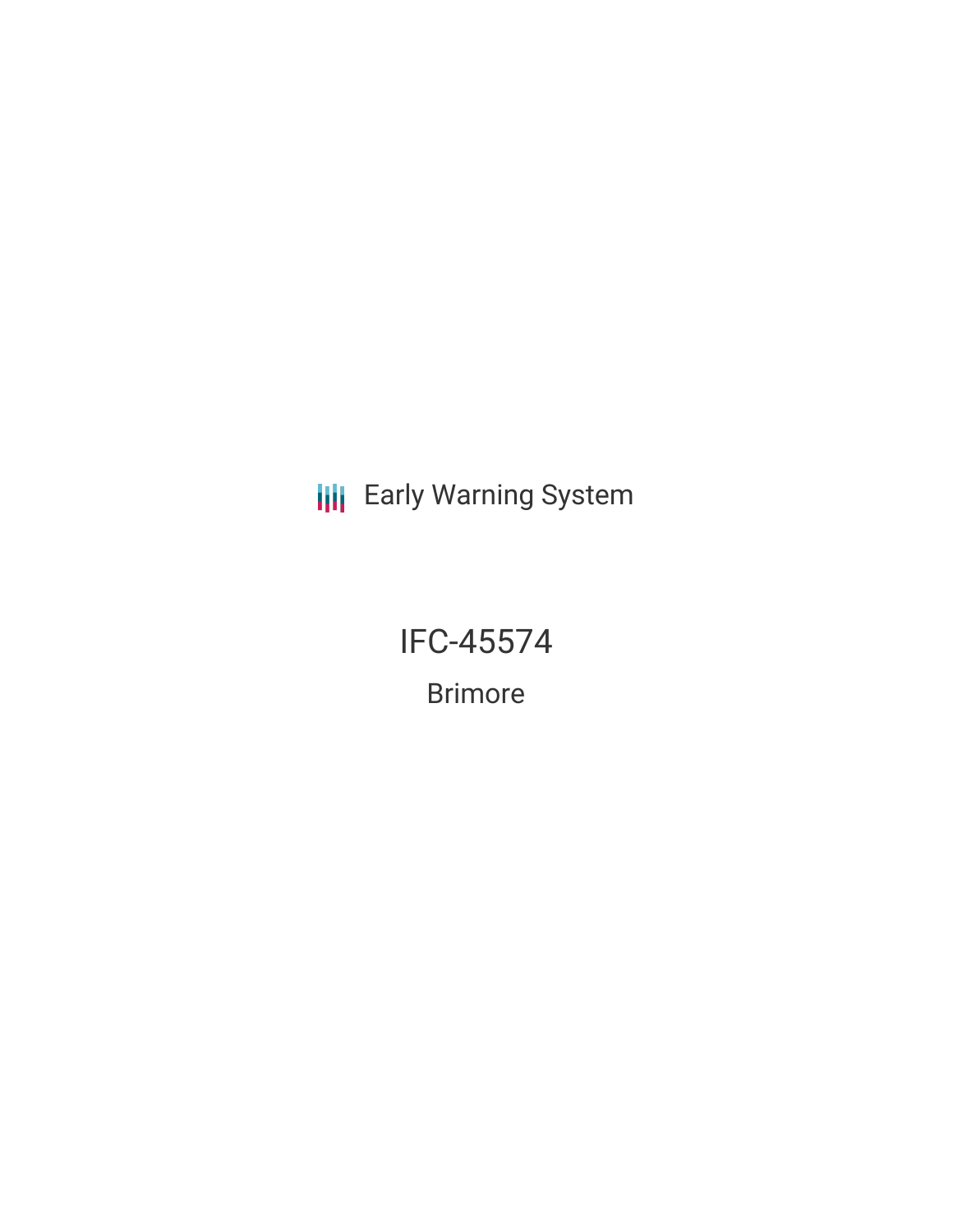## **Quick Facts**

Brimore

Early Warning System

| <b>Countries</b>               | Egypt                                        |
|--------------------------------|----------------------------------------------|
| <b>Financial Institutions</b>  | International Finance Corporation (IFC)      |
| <b>Status</b>                  | Active                                       |
| <b>Bank Risk Rating</b>        | B                                            |
| <b>Voting Date</b>             | 2021-09-14                                   |
| <b>Borrower</b>                | <b>BRIMORE</b>                               |
| <b>Sectors</b>                 | Agriculture and Forestry, Industry and Trade |
| <b>Investment Type(s)</b>      | Equity                                       |
| <b>Investment Amount (USD)</b> | $$5.00$ million                              |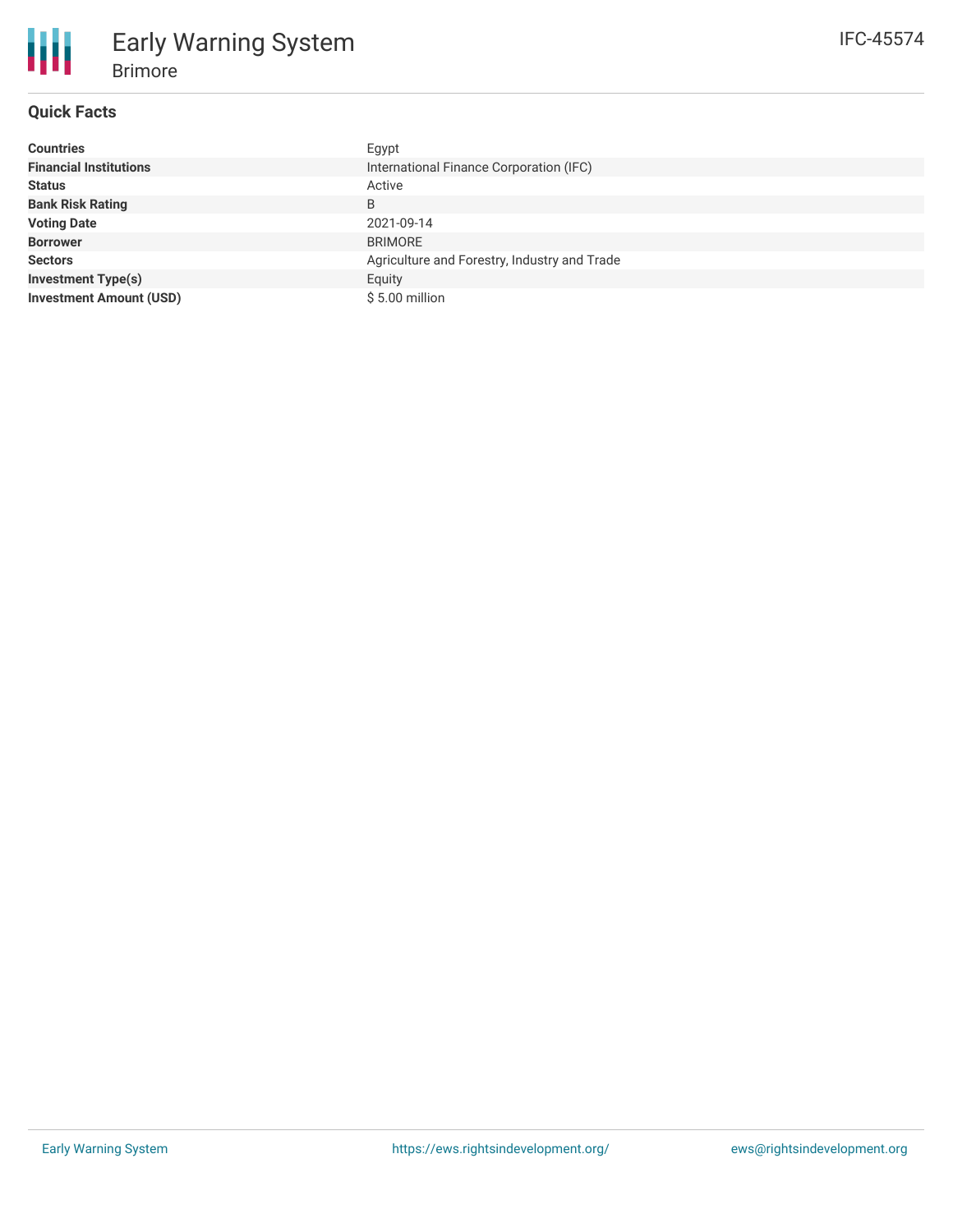

# **Project Description**

According to bank provided information, IFC is considering an equity investment of US\$5 million in Brimore. The funding will primarily be used to expand the Company's operations.

Brimore (or "the company") is a tech-enabled retail distribution platform in Egypt connecting approximately 111 medium and small manufacturers (suppliers) to end customers (consumers and trade shops) through a network of independent sales agents (also called distributors). Over 90% of the agents are women who earn commissions from selling goods within their communities while recruiting other sales agents into the network. The company has over 9,300 agents. Goods sold through Brimore consist of household appliances, textiles, clothing, health and wellness products, baby care products, personal care products, dry foods, beverages, cosmetics and beauty products. The company operates 1 central warehouse and 8 microfulfillment centers with a cumulative area of 11,365 square meters ("sqm") providing storage for goods before distribution to agents and end customers. Brimore also provides a last-mile delivery service through a contractor who provides and manages the transportation fleet and the drivers. This service covers about 20% of the shipments, with the other orders are delivered through a contracted courier service. IFC is considering an equity investment of up to \$5 million which will primarily be used for hiring new staff, renting of a new warehouse covering about 30,000 sqm, launching a nationwide credit program, establishing micro retail stores via a franchising model and launching last-mile delivery operations in Egypt (the "Project").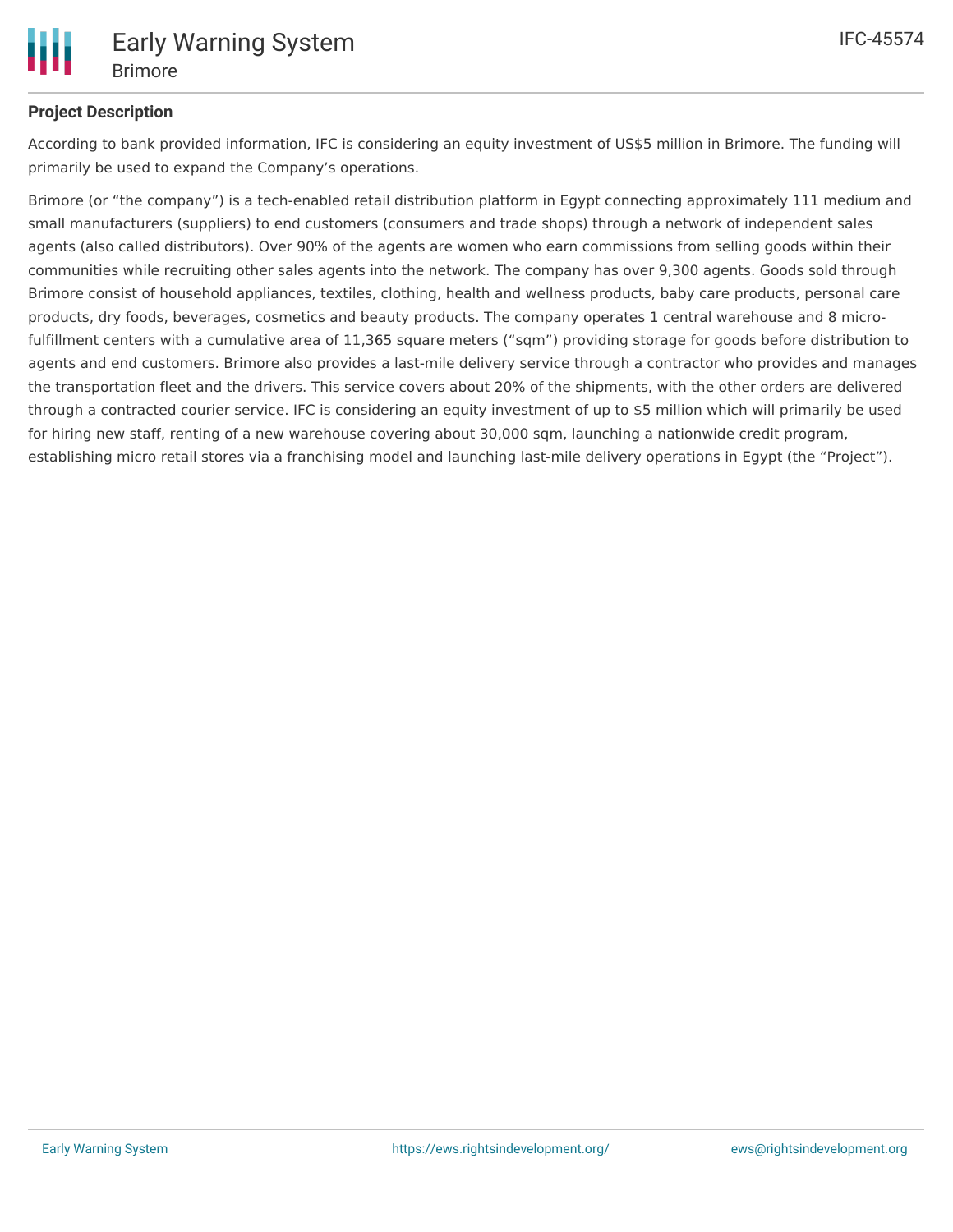## **Investment Description**

• International Finance Corporation (IFC)

Proposed IFC equity investment of up to US\$5 million as part of the Series A financing round to fund the Company's expansion.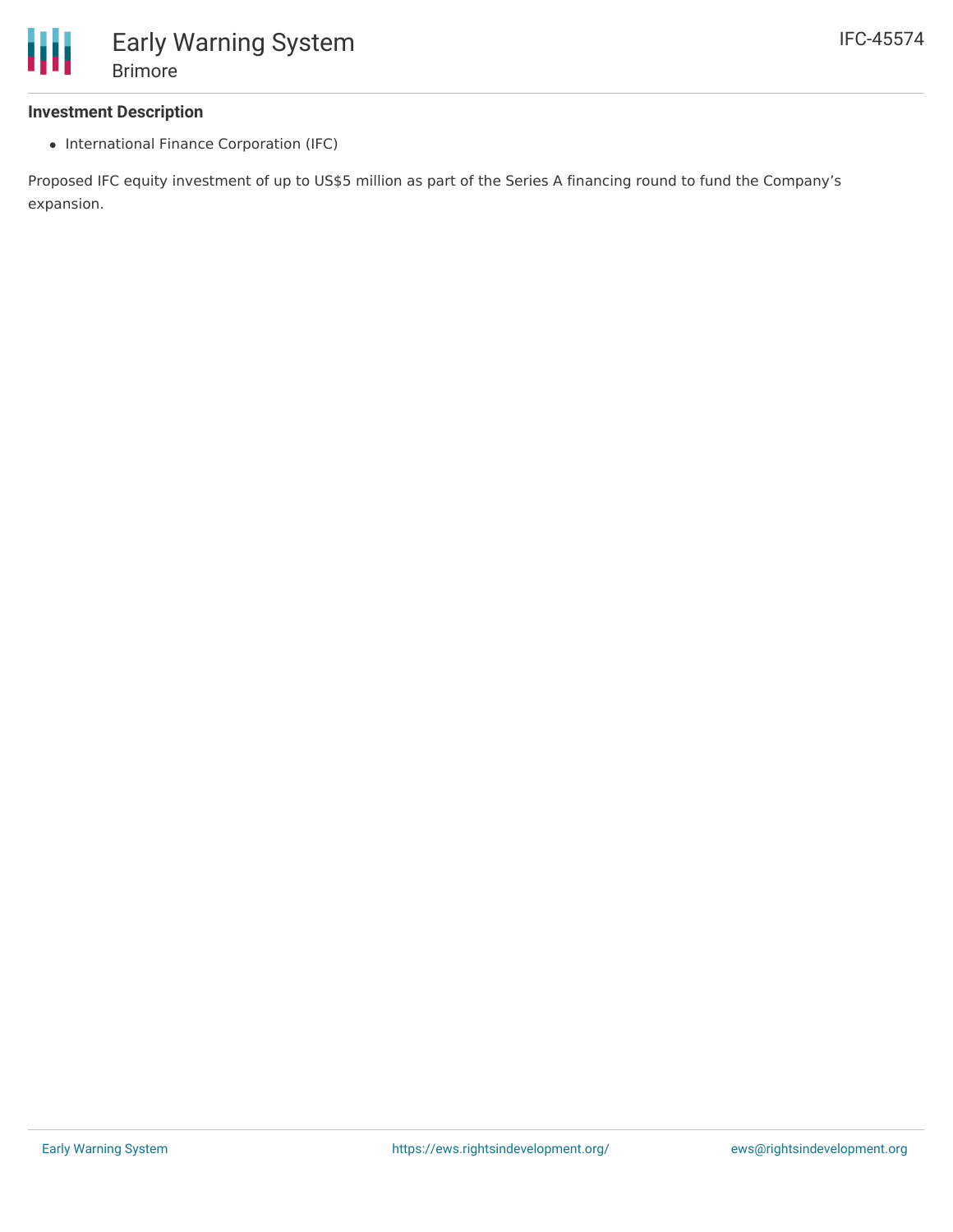

### **Private Actors Description**

Brimore was founded by Mohamed Abdulaziz, who currently serves as the CEO, and Ahmed Sheikha, who currently serves as the Chief Business Officer. Existing shareholders in the Company include Algebra Ventures (an IFC investee fund) and Endure Capital.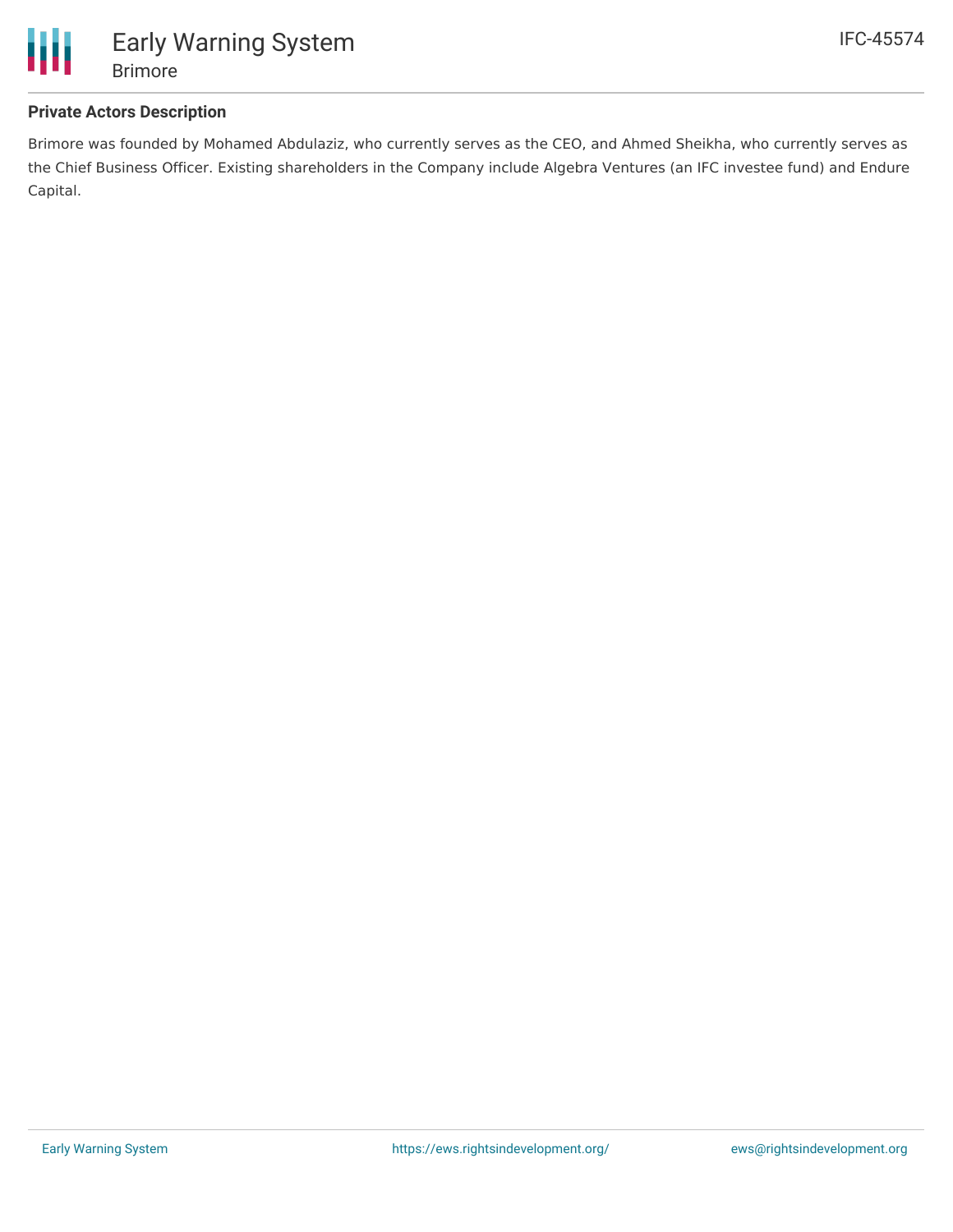



| <b>Private Actor 1</b>   | <b>Private Actor</b><br>Role | <b>Private Actor</b><br>Sector | <b>Relation</b>          | <b>Private Actor 2</b> | <b>Private Actor</b><br>2 Role | <b>Private Actor</b><br>2 Sector |
|--------------------------|------------------------------|--------------------------------|--------------------------|------------------------|--------------------------------|----------------------------------|
| $\overline{\phantom{0}}$ | $\overline{\phantom{a}}$     | $\overline{\phantom{0}}$       | $\overline{\phantom{0}}$ | <b>Brimore</b>         | Client                         | $\overline{\phantom{a}}$         |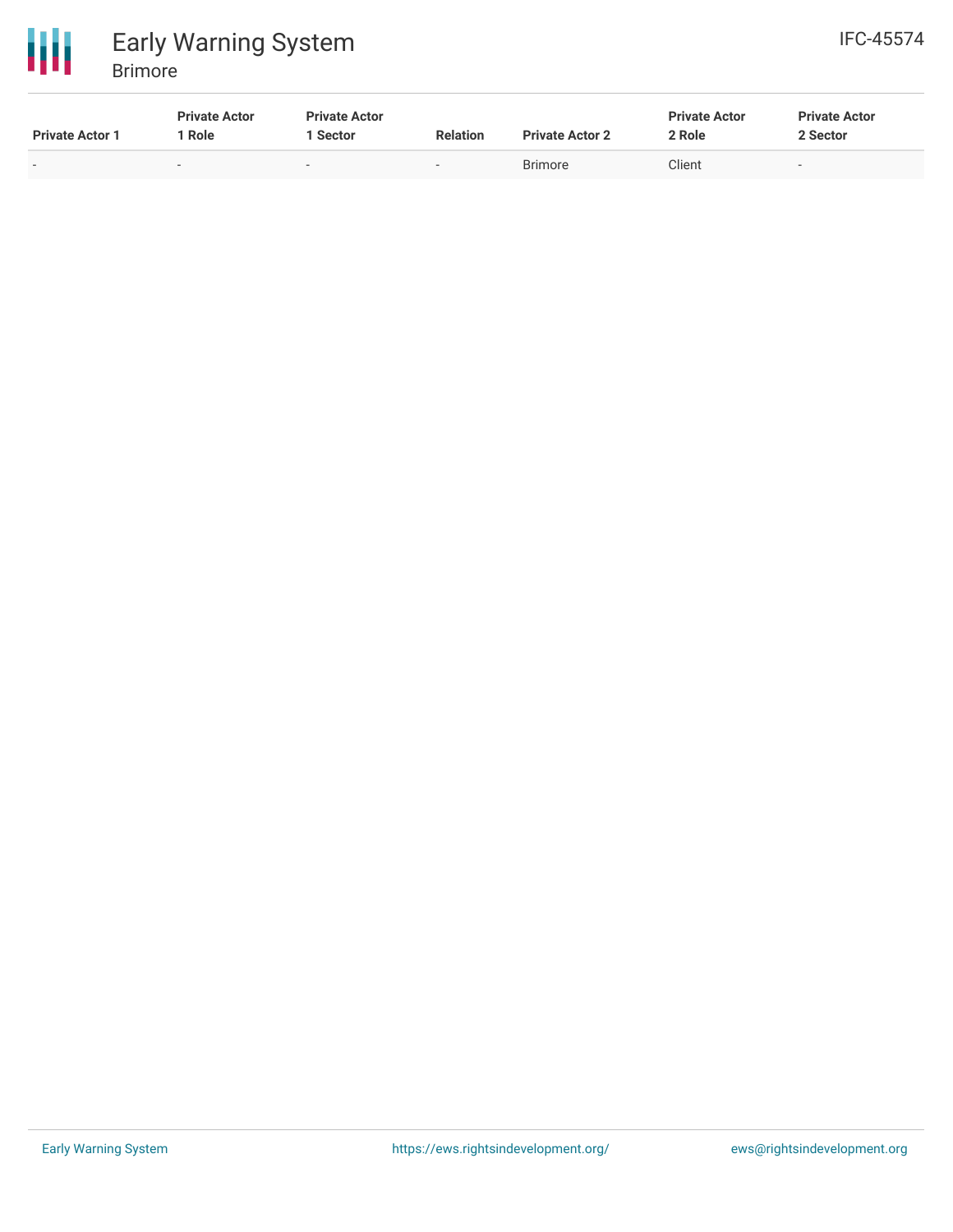

### **Contact Information**

Brimore Ahmed Sheikha Chief Business Officer

info@brimore.com 5 Othman Towers Maadi, Cornish, Cairo, Egypt <https://brimore.com/>

#### **ACCESS TO INFORMATION**

You can submit a request for information disclosure at: <https://disclosures.ifc.org/#/inquiries>

If you believe that your request for information from IFC has been unreasonably denied, or that this Policy has been interpreted incorrectly, you can submit a complaint at the link above to IFC's Access to Information Policy Advisor, who reports directly to IFC's Executive Vice President.

#### **ACCOUNTABILITY MECHANISM OF IFC/MIGA**

The Compliance Advisor Ombudsman (CAO) is the independent complaint mechanism and fact-finding body for people who believe they are likely to be, or have been, adversely affected by an IFC or MIGA- financed project. If you submit a complaint to the CAO, they may assist you in resolving a dispute with the company and/or investigate to assess whether the IFC is following its own policies and procedures for preventing harm to people or the environment. If you want to submit a complaint electronically, you can email the CAO at CAO@worldbankgroup.org You can learn more about the CAO and how to file a complaint at <http://www.cao-ombudsman.org>